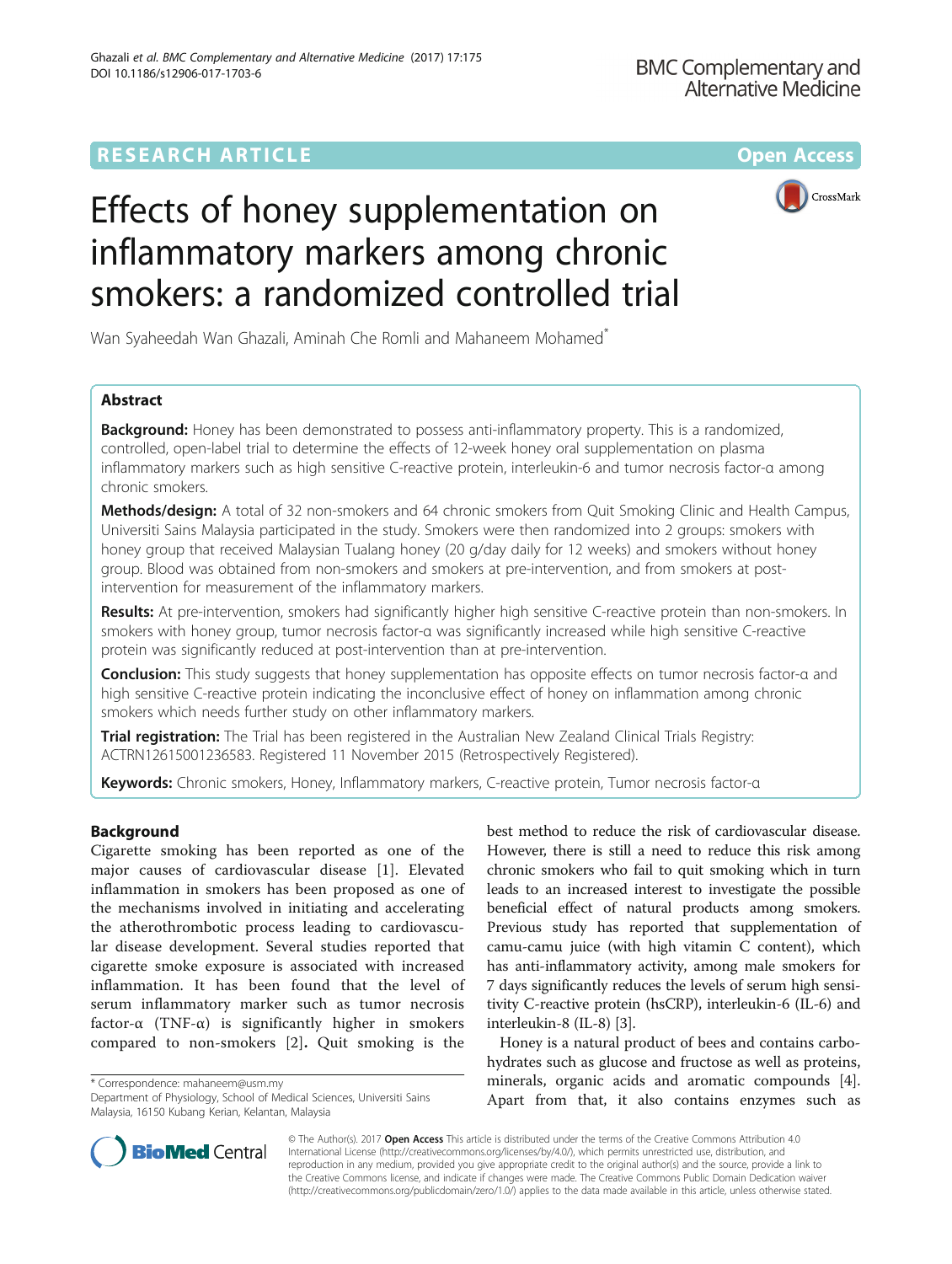glucose oxidase and catalase [[5\]](#page-4-0), vitamins A and E [\[6](#page-4-0)], flavonoids [\[7,](#page-4-0) [8\]](#page-5-0), phenolic acids [[9\]](#page-5-0), as well as has antioxidant properties [[10\]](#page-5-0). Honey has been demonstrated to possess a potent anti-inflammatory property. It is suggested that protection of murine keratinocytes from ultraviolet radiation-induced inflammation by honey added to cell cultures occurs through the suppression inflammatory cytokines, ultraviolet B-induced cyclooxygenase-2 expression, inducible nitric oxide synthase protein expression as well as through the

production of prostaglandin  $E_2$  [\[11](#page-5-0)]. In animal study,

oral treatment with 5 g/kg and 10 g/kg of honey has been shown to reduce the inflammation in an experimentally-induced inflammatory bowel disease in rats [\[12](#page-5-0)]. Meanwhile, in human study, honey supplementation at a dose of 70 g daily for 8 weeks significantly reduces seminal plasma inflammatory markers such as TNF-α, IL-6 and IL-8 among male road cyclists [[13\]](#page-5-0). However, to date, no study has been reported to deter-

mine whether honey supplementation is able to improve inflammation among smokers. Therefore, the aim of this study was to determine the possible role of honey in improving inflammation among chronic smokers.

## Methods

## Subjects and eligibility

This study involved subjects aged between 20 and 50 years old. Subjects from non-smoker group should have no history of smoking and exposure to environmental tobacco smoke. Meanwhile, subjects from smoker group should have smoked at least 10 cigarettes per day for more than 5 years. Exclusion criteria were the presence of severe infection, regular consumption of dietary supplements and/or multivitamins 3 months prior to the study, obese (BMI > 30 kg/m<sup>2</sup>), taking alcohol or had history of cardiovascular disease. Ethical approval was obtained from Human Research Ethics Committee of Universiti Sains Malaysia (USM) (approval code: JEPeM [243.3.(6)]. This study took place in Physiology Laboratory, School of Medical Sciences, USM from September 2012 to August 2014.

## Sample size

Sample size for each group was calculated using Power and Sample Size Calculation Software version 3.0.10. The assumption of Type I error probability was 5% (0.05) while the power of the study was 80% (0.8). The difference in population means between two groups  $(\delta)$ was 30.2 pg/mL and within group standard deviation (σ) was 40.1 pg/mL based on IL-6 level from the previous study [\[13](#page-5-0)]. The ratio of control to experimental group (m) was standardized at 1. Considering a drop-out rate of 20%, 36 subjects were recruited for each smoker group of the study. However, the final number of subjects for each group was 32 after excluding the dropped out subjects.

## Study design and intervention

In this an open-label randomized controlled trial, a total of 108 subjects from USM staff in the Health Campus and Quit Smoking Clinic, USM Hospital were screened for inclusion in the study. Thirty eight from them were screened for non-smoker group but 6 subjects were excluded because of not meeting the inclusion criteria. Meanwhile, 80 subjects were screened for smoker group and 8 subjects were excluded because of not meeting the inclusion criteria. The objectives of the study were carefully explained to the subjects and informed consent was taken. Blood was obtained from all subjects (nonsmokers and smokers) during the initial visit (week 0) for the pre-intervention status assessment. Smokers from smoker group were then assigned into 2 parallel groups namely smokers with honey  $(n = 36)$  and smokers without honey ( $n = 36$ ). Simple randomization was done by the first author using a randomized table created by computer software (Random allocation software version 1.0). The allocation was not concealed and allocation ratio was 1:1. Supplementation of honey (20 g/day orally for 12 weeks) was given to the smokers with honey group at weeks 0, 4 and 8. Honey used in this study was a pure local honey named Tualang honey supplied by Federal Agricultural & Agro Based Industry, Malaysia. The subjects were instructed to return the empty sachet to ensure compliance and any possible side effects of supplementation were monitored. During the study, 4 subjects refused to continue the intervention and the final number of subjects was 32 in smokers with honey group ( $n = 32$ ). Similarly, 4 subjects refused to continue the intervention and the final number of subjects was 32 in smokers without honey group ( $n = 32$ ). Post-intervention status was reassessed after 12 weeks. As for the subject from non-smoker group, blood was obtained only at pre-intervention for baseline comparison on the status of inflammatory markers between non-smoker and smoker groups. All subjects were asked to maintain their current activity levels, which include diet and exercise, during the study. The flowchart of this study is shown in Fig. [1.](#page-2-0)

## Blood collection and sample preparation

A total of 3 mL of venous blood was obtained from each subject at pre-intervention and from each subject of both smoker groups at post-intervention. The blood was collected into a tube containing ethylenediamine tetraacetic acid. The whole blood in the tube was centrifuged at 1000 x g for 10 min at 4 °C. A hundred μL of plasma was alliquoted into each microcentrifuge tube and kept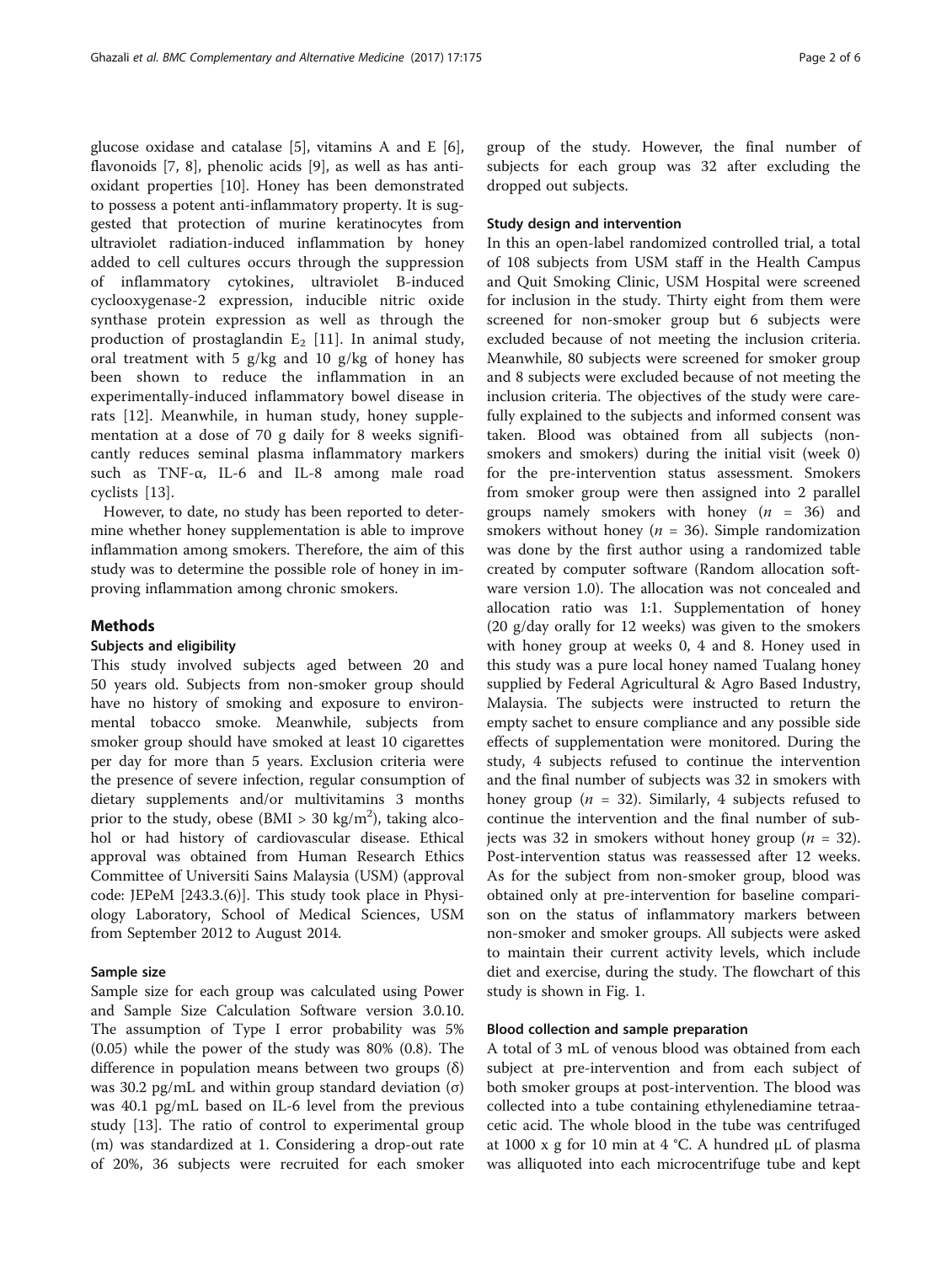<span id="page-2-0"></span>

frozen at −80 °C for biochemical analysis of plasma inflammatory markers which include TNF-α, IL-6 and hsCRP.

#### Determination of inflammatory markers

Plasma TNF- $\alpha$ , IL-6 and hsCRP were determined using Human TNF-alpha ELISA Kit (Raybiotech, USA), Human Interleukin 6 ELISA Kit (AssayPro, USA) and Human hs-CRP ELISA Kit (Cusabio, USA), respectively.

## Statistical analysis

Results were analysed using Statistical Package for the Social Sciences version 20. Independent t-test was used to analyse the difference of pre-intervention inflammatory markers between non-smoker and smoker groups. The differences between pre and post-intervention inflammatory markers in each group of smokers were assessed by paired *t*-test. A value of  $p < 0.05$  was considered statistically significant. Data are presented as mean and standard error of mean (SEM).

## Results

Table 1 shows the baseline characteristics of the subjects. There were no significant differences for mean age and mean arterial pressure (MAP) between nonsmoker and smoker groups.

## Pre-intervention level and changes (between pre and post-intervention) of inflammatory markers among subjects

The levels of inflammatory markers at pre-intervention are presented in Table [2.](#page-3-0) The levels of mean plasma TNF-α and mean plasma IL-6 at pre-intervention did not show any significant differences between smoker and non-smoker groups. In contrast, the level of mean plasma hsCRP at pre-intervention was significantly higher in smoker group compared to non-smoker group.

The levels of inflammatory markers at post-intervention are presented in Table [3](#page-3-0). At post-intervention, the mean plasma TNF-α was significantly increased while the mean plasma hsCRP was significantly reduced after 12 weeks in smokers with honey group. No significant differences were observed for the levels of mean plasma TNF-α and mean plasma hsCRP in smokers without honey group. Furthermore, the level of mean plasma IL-6 revealed no

Table 1 Characteristics of the subjects between non-smokers and smokers groups

|             | Non-smokers ( $n = 32$ ) | Smokers ( $n = 64$ ) |
|-------------|--------------------------|----------------------|
| Age (years) | 35.16 (1.50)             | 38.38 (0.97)         |
| MAP (mmHg)  | 89.77 (0.99)             | 92.57 (1.06)         |

Data are presented as mean (SEM). MAP: Mean arterial pressure. No significant differences for mean age and mean arterial pressure (MAP) between nonsmokers and smokers groups (Independent t-test)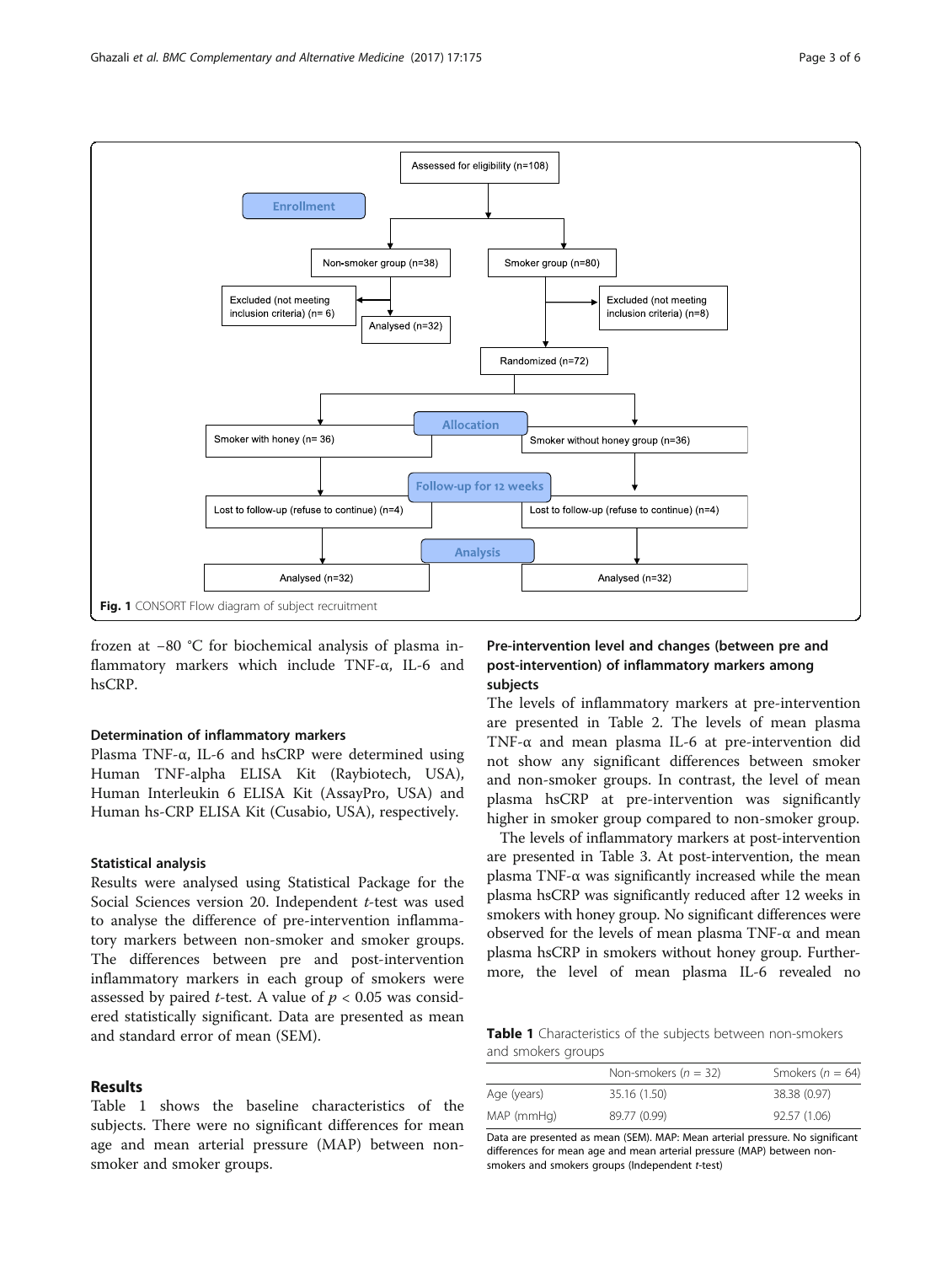<span id="page-3-0"></span>Table 2 Pre-intervention inflammatory markers between nonsmokers and smokers groups

|                 | Non-smokers ( $n = 32$ ) | Smokers ( $n = 64$ ) |
|-----------------|--------------------------|----------------------|
| $TNF-a$ (pg/mL) | 2755.42 (172.00)         | 2821.25 (99.71)      |
| $IL-6$ (ng/mL)  | 2.37(0.30)               | 1.77(0.16)           |
| hsCRP (ng/mL)   | 1.58(0.25)               | $2.45(0.24)$ *       |

Data are presented as mean (SEM). TNF-α: tumor necrosis factor-alpha; IL interleukin; hsCRP high sensitivity C-reactive protein.  $p < 0.05$  compared to non-smokers (Independent t-test)

significant difference in both smokers with honey and smokers without honey groups.

## **Discussion**

Inflammation is fundamental to the body's defence against infection. Furthermore, it is also a critical component of normal tissue repair. Cigarette smoking has been shown to alter the host response and therefore, modifies the progression and outcome of inflammation. The exact mechanisms of cigarette smoking leading to inflammation are not clearly understood. However, it has been postulated that smoking affects a number of inflammatory process through its effect on immuneinflammatory cells, causing an immunosuppressant state and cytokine secretion [\[14](#page-5-0)]. Therefore, in this study, the levels of inflammatory markers such as TNF-α, IL-6 and hsCRP were measured in plasma of smokers with and without honey supplementation. Inflammatory markers were also measured at pre-intervention among nonsmokers for baseline comparison.

The level of TNF-α at pre-intervention in smoker group was not statistically significant compared to nonsmoker group which might suggest that macrophages are not activated to produce TNF-α among smokers in the present study. However, the level of plasma TNF-α revealed a significant increase after 12 weeks of honey supplementation. This result is in accordance with previous in vitro study which shows that 5.8 kDA protein component of honey is able to stimulate the production of TNF- $\alpha$  by macrophages via toll-like receptor (TLR)-4. TLR-4 is able to detect lipopolysaccharides from gramnegative bacteria, thus, plays a role in pathogen recognition and activation of innate immunity. In human monocytes, blocking of the TLR-4 but not TLR-2 receptor significantly inhibits honey-stimulated TNF-α

production, thus, suggesting TLR-4 receptor involvement [\[15\]](#page-5-0). A family of TLRs serves as primary sensors that recognize a variety of microbial components as well as induce innate immune responses. All pathways of TLR signaling terminate in NF-kB (nuclear factor kappa-light-chain-enhancer of activated B cells activation), a protein complex that controls the inflammatory cytokine genes expression [\[16](#page-5-0)]. Therefore, activation of NF-kB may lead to an increase in expression of inflammatory cytokines which include TNF-α, IL-6, IL-8, IL-12 and IL-18 [14]. In the present study, it is therefore plausible to suggest that honey may contribute in activation of NF-kB of macrophages via TLRs leading to increased expression and production of TNF-α. However, the finding on the increased TNF-α level seems to suggest that honey may exert an inflammatory effect, but it needs further study by also measuring other inflammatory markers such as IL-1, IL-4 and IL-10.

The level of plasma IL-6 in the present study was slightly lower in smoker group compared to non-smoker group at pre-intervention but not statistically significant. On the contrary, in other study, it is found that there is a significantly higher level of serum IL-6 among smokers compared to non-smokers. The increased level of serum IL-6 indicates a higher level of cytokine-mediated inflammation among elderly active smokers (mean age of 77 years) [\[17](#page-5-0)]. These conflicting results may be due to the younger age group (mean age of 38 years) of the subjects involved in the present study or due to the relatively small sample size of the present study. Following 12 weeks of honey supplementation, the level of plasma IL-6 was found to be slightly higher but not statistically significant. However, previous study has shown that honey stimulates IL-6 secretion from human monocytes, leading to an activation of immune response in the cell [[18\]](#page-5-0). Furthermore, honey supplementation at dose of 0.27 ml/kg/orally for 7 days significantly increases the level of mRNA IL-6 expression in Salmonella typhi induced of mice [\[19](#page-5-0)]. Apart from that, in mice infected with invasive aspergillosis, 10 days honey supplementation at a dose of 1.5 g/kg/orally significantly increases the production of IL-6 as well as improves the work of macrophages perform phagocytosis suggesting that honey can boost the immune system [\[20](#page-5-0)]. In contrast,

Table 3 Pre-intervention and post-intervention inflammatory markers in smokers

|                 | Smokers with honey ( $n = 32$ ) |                   | Smokers without honey ( $n = 32$ ) |                   |  |
|-----------------|---------------------------------|-------------------|------------------------------------|-------------------|--|
|                 | Pre-intervention                | Post-intervention | Pre-intervention                   | Post-intervention |  |
| $TNF-a$ (pg/mL) | 2615.86 (145.31)                | 3855.92 (217.83)* | 3026.64 (128.74)                   | 2893.59 (68.36)   |  |
| $IL-6$ (ng/mL)  | 1.60(0.19)                      | 1.77(0.17)        | 1.96 (0.26)                        | 1.73 (0.26)       |  |
| hsCRP (ng/mL)   | 2.31(0.32)                      | $1.61(0.26)$ *    | 2.91(2.38)                         | 1.65(2.43)        |  |

Data are presented as mean (SEM). TNF-α: tumor necrosis factor-alpha; IL: interleukin; hsCRP: high sensitivity C-reactive protein  $*p$  < 0.05 compared to the corresponding pre-intervention (Paired t-test)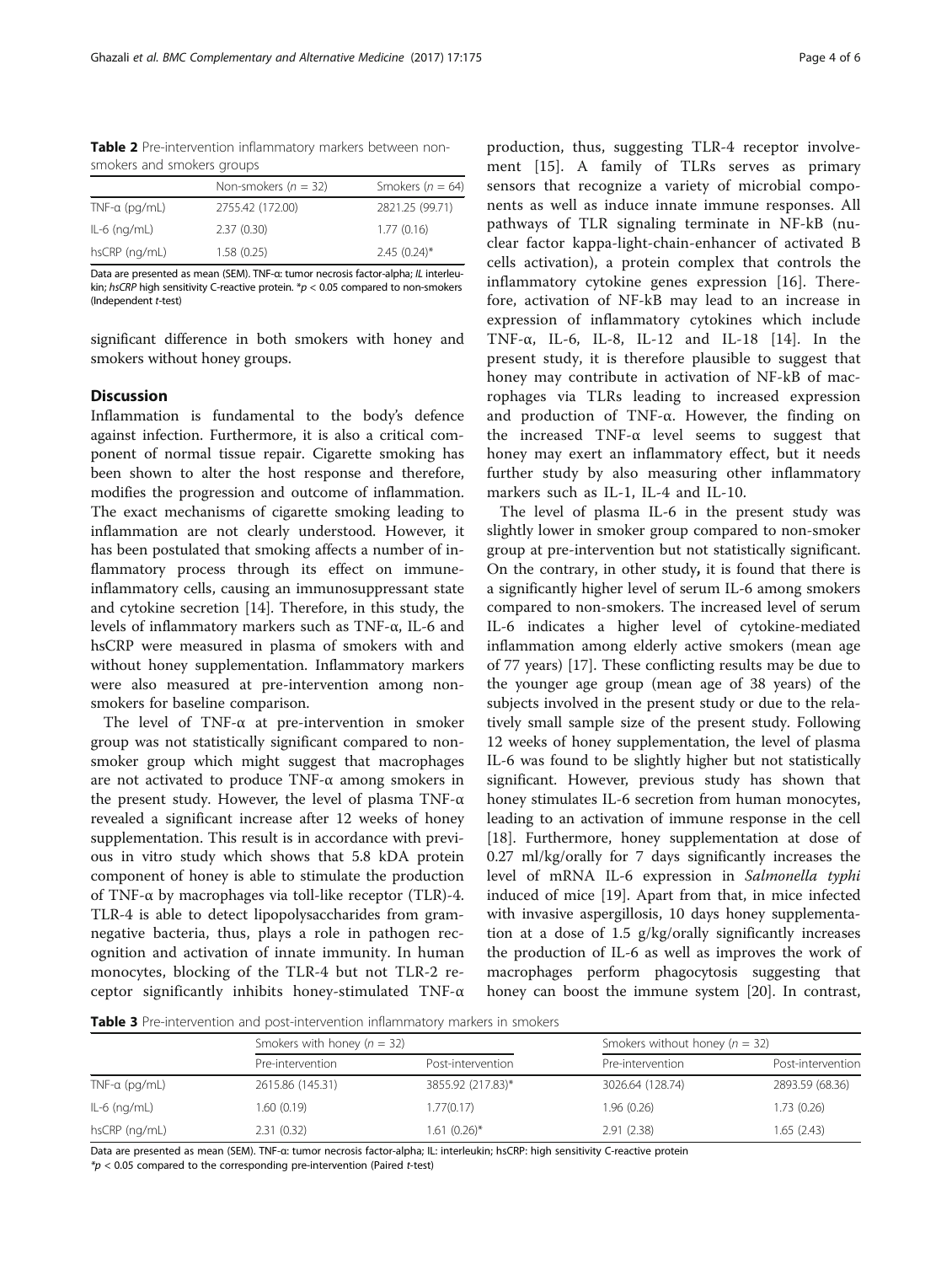<span id="page-4-0"></span>supplementation of honey at a dose of 70 g for 8 weeks to road cyclists significantly shows less elevation in seminal plasma IL-6 suggesting the beneficial effect of honey in reducing seminal plasma IL-6 [13]. In animal study, honey has also been shown to decrease the production of plasma IL-6 and is able to significantly suppress gene and protein expression of IL-6 in paw tissue of inflammatory-induced rat [[21](#page-5-0)]. The inconsistency in these studies compared to the findings of the present study could be explained by the different type and dose of honey administration as well as could be due to the difference response between animal and human following honey supplementation.

In the present study, the level of plasma hsCRP at preintervention was significantly higher in smokers compared to non-smokers. This finding may suggest that cigarette smoke may induce vascular inflammatory response leading to atherothrombosis [[22\]](#page-5-0). Following 12 weeks of honey supplementation, the result revealed a significant reduction in plasma level of hsCRP suggesting the anti-inflammatory effect of Tualang honey. Supplementation of antioxidant α-tocopherol, which is present in honey, significantly reduces the levels of CRP in diabetic and non-diabetic patients [\[23](#page-5-0), [24\]](#page-5-0), thus may provide a protective effect against cardiovascular morbidity and mortality. In animal study, honey supplementation for 21 days at a dose of 1.0 g/kg body weight significantly decreases CRP level in diabetic and hypercholesterol rats [\[25\]](#page-5-0). Furthermore, honey supplementation for 30 days significantly reduces the serum hsCRP among subjects with elevated hsCRP suggesting that supplementation of honey may reduce inflammation [[26\]](#page-5-0). This is supported by previous study that phenolic compounds present in honey are responsible for the anti-inflammatory activity [\[27](#page-5-0)]. The suggested mechanism of action includes the suppression of proinflammatory activities of cyclooxygenase-2 and/or inducible nitric oxide synthase via these flavonoids [[28\]](#page-5-0). Tualang honey has been reported to have flavonoids such as benzoic, gallic, syringic and trans-cinnamic acids and phenolic acids such as catechin and kaempferol [[8\]](#page-5-0) which may be responsible for the anti-inflammatory effect of honey as shown by the reduced hsCRP level among smokers and needs further study to evaluate its exact mechanism of action. However, the validity of this biomarker remains unclear as treatment with modified CRP and native CRP have been shown to give opposite effects on atherosclerosis in ApoE(−/−) mice [[29\]](#page-5-0).

#### Conclusions

In conclusion, chronic smokers had significantly higher levels of hsCRP compared to non-smokers at preintervention. Supplementation of honey for 12 weeks significantly increased the level of TNF-α but significantly reduced the level of hsCRP among chronic smokers. These conflicting findings on both these inflammatory markers may suggest that the effect of Tualang honey supplementation on inflammatory process among chronic smoker is inconclusive. Additional assessment on other inflammatory markers such as IL-1, IL-4 and IL-10 may be useful to give a better picture on the complex interplay between inflammatory and anti-inflamatory processes with larger number of subjects in future study.

#### Abbreviations

CRP: C-reactive protein; hsCRP: High sensitivity C-reactive protein; IL-6: Interleukin-6; IL-8: Interleukin-8; MAP: Mean arterial pressure; NF-kB: Nuclear factor kappa-light-chain-enhancer of activated B cells activation.; SEM: Standard error of mean; TLR: Toll-like receptor; TNF-α: Tumor necrosis factor-α; USM: Universiti Sains Malaysia

#### Funding

This study has been supportd by Universiti Sains Malaysia Short Term Grant (Grant No:304/PPSP/61312025).

#### Availability of data and materials

The data are available for any scientific use with kind permission.

#### Authors' contributions

WSWG, ACR, and MM participated in the design of the study and drafted the manuscript. WSWG and MM participated in the statistical design and helped in the design of the study. WSWG and ACR recruited participants from clinics and communities. All authors had read and approved the final manuscript.

#### Competing interest

The authors declare that they have no competing interest.

#### Consent for publication

Not applicable.

#### Ethics approval and consent to participate

The study protocol and written informed consent were approved by Human Research Ethics Committee of Universiti Sains Malaysia (USM) (approval code: JEPeM [243.3.(6)]. The objectives of the study were carefully explained to the subjects and informed consent was taken from each subject. The study had strictly met the requirements of the Declaration of Helsinki.

#### Publisher's Note

Springer Nature remains neutral with regard to jurisdictional claims in published maps and institutional affiliations.

#### Received: 22 November 2016 Accepted: 23 March 2017 Published online: 28 March 2017

#### References

- 1. Ambrose JA, Barua RS. The pathophysiology of cigarette smoking and cardiovascular disease: an update. J Am CollCardiol. 2004;43:1731–7.
- 2. Petrescu F, Voican SC, Silosi S. Tumor necrosis factor-α serum levels in healthy smokers and nonsmokers. Int J Chron Obstruct Pulmon Dis. 2010;5:217–22.
- 3. Inoue T, Komoda H, Uchida T, Node K. Tropical fruit camu-camu (Myrciariadubia) has anti-oxidative and anti-inflammatory properties. J Cardiol. 2008;52:127–32.
- 4. Bogdanov S, Tomislav J, Sieber R, Gallmann P. Honey for nutrition and health: a review. J Am Coll Nutr. 2008;27:677–89.
- 5. Gheldof N, Wang XH, Engeseth NJ. Identification and quantification of antioxidant components of honeys from various floral sources. J Agric Food Chem. 2002;50:5870–7.
- 6. Al-Waili NS. Effects of daily consumption of honey solution on hematological indices and blood levels of minerals and enzymes in normal individuals. J Med Food. 2003;6:135–40.
- 7. Yao L, Jiang Y, D'Arcy B, Singanusong R, Datta N, Caffin N, et al. Quantitative high-performance liquid chromatography analyses of flavonoids in Australian eucalyptus honeys. J Agric Food Chem. 2004;52:210–4.